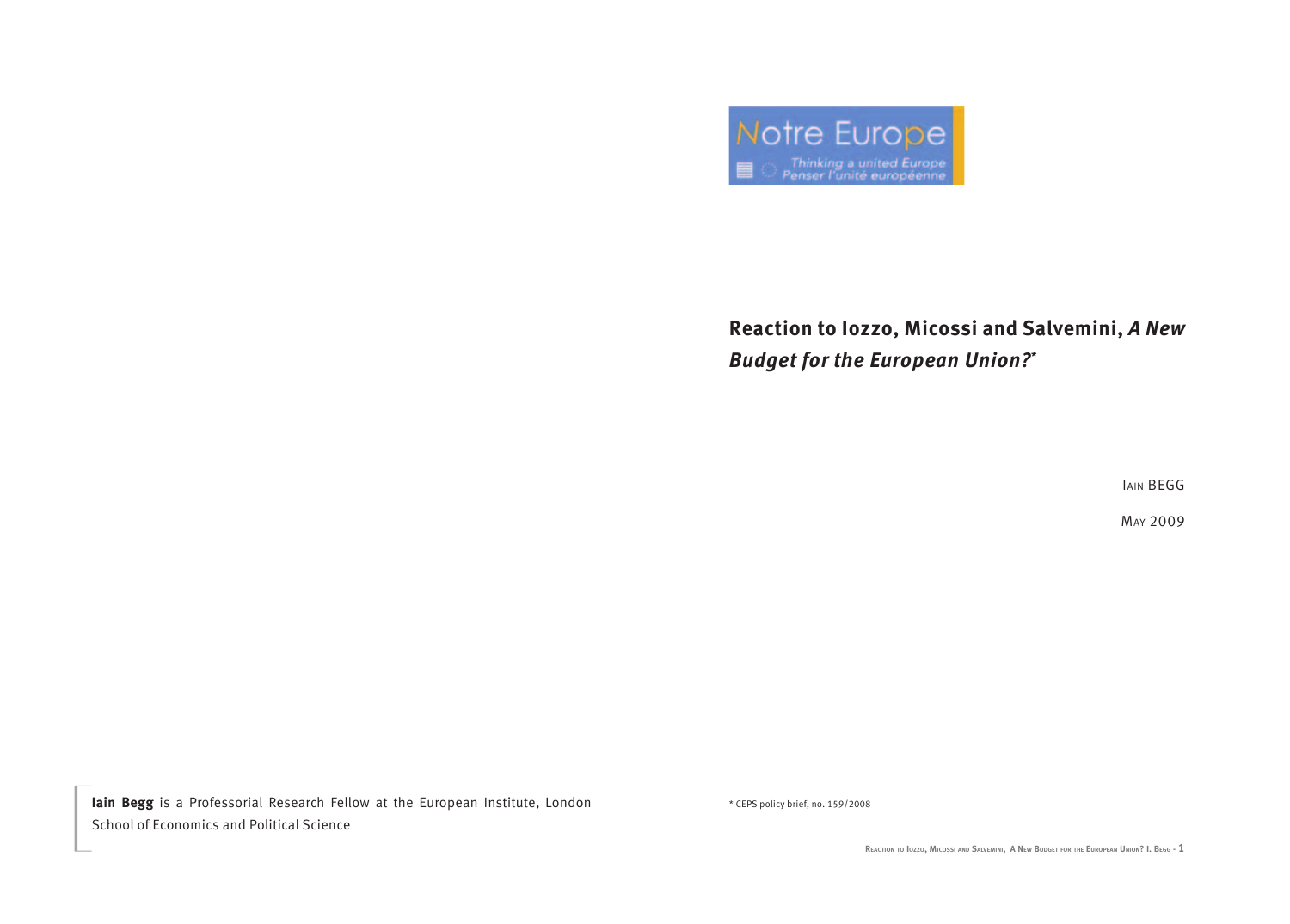**W**hile it is true that the *juste retour* mentality that has increasingly pervaded budget negotiations since the last major reform twenty years ago has many regrettable characteristics, it will never be easy to arrive at a package of EU spending that escapes this particular curse. The Iozzo, Micossi and Salvemini paper is, therefore, a welcome attempt to find a new approach. It is one of a number of recent contributions to the budget debate that has sought to distinguish more explicitly between the public good and distributive elements of the budget.

In essence the proposal boils down to saying that the budget should be split, with public goods funded by authentic EU resources, while net transfers between Member States are financed by GNI-based contributions. It sounds alluring, but would have to confront a number of difficulties. Conceptually, to begin with, the first 'chapter' of spending in the proposal is a form of equalisation in which the transfers are embedded in selected policies, rather than being pure cash transfers as found in some federal countries. Good examples of the latter are the *finanzausgleich* mechanisms in Austria and Germany. Pure cash transfers have the advantage that they leave decisions on the use of the resources to the recipient, whereas using CAP or cohesion policy to effect net transfers imposes evident restrictions on how the money is used. The rationale for such restrictions is to portray the chosen policy areas as consistent with underlying EU objectives or (as is the case with agriculture and cohesion) to respect Treaty obligations. The trouble, though, is that in this logic, such policies can easily, and perhaps legitimately, be considered as EU public goods. In addition, where (as with the CAP) the spending goes to a coherent interest group, the lobbying power of such groups is likely to distort outcomes.

A second risk is that the distributive chapter risks entrenching, rather than countering, the juste retour reasoning that dominates Member State negotiating stances. There is an obvious incentive for net recipients to maximise

the distributive element and to play down the EU public goods, and vice versa for net contributors (especially if what is in the public goods chapter favours net contributors).

A third, consequent, concern is that disputes over what is distributive and what is a public good becomes a surrogate for juste retour negotiations. No spending programme is every entirely 'space blind' in the sense of conferring no advantage on any country or region. Even the location of public administration confers some gains on the regions that host the offices, while policies such as research (allocated on the basis of excellence) will tend systematically to benefit the (usually prosperous) regions where the best researchers are located.

Fourth, the size of the budget will be crucial. So long as the budget is capped at around its current level of around 1% of GNI, the scope for change will be limited not just by sheer inertia and its own history, but by the fact that any growth in spending in a particular area will imply cuts elsewhere or rapidly result in the budget reaching its political ceiling. In other words, the proposal put forward overlooks one of the trickiest elements of the political economy of the EU budget, namely that path dependency in what is spent is a major influence.

A further comment is that although the proposed matching of funding sources to chapters of expenditure can be presented as a neat way of respecting the Treaty commitment to fund the EU budget from own resources, Member States are unlikely to be fooled. Moreover, the proposal to have distinct funding flows may even distract attention needlessly from the underlying dichotomy between distributive (or equalising) transfers and spending on public goods. As is already the case, every finance minister can be expected to arrive at the negotiations armed with a spreadsheet pre-programmed with data on the incidence of conceivable taxes. Whether it is a variant on a carbon tax, modulated VAT or corporate income tax (to